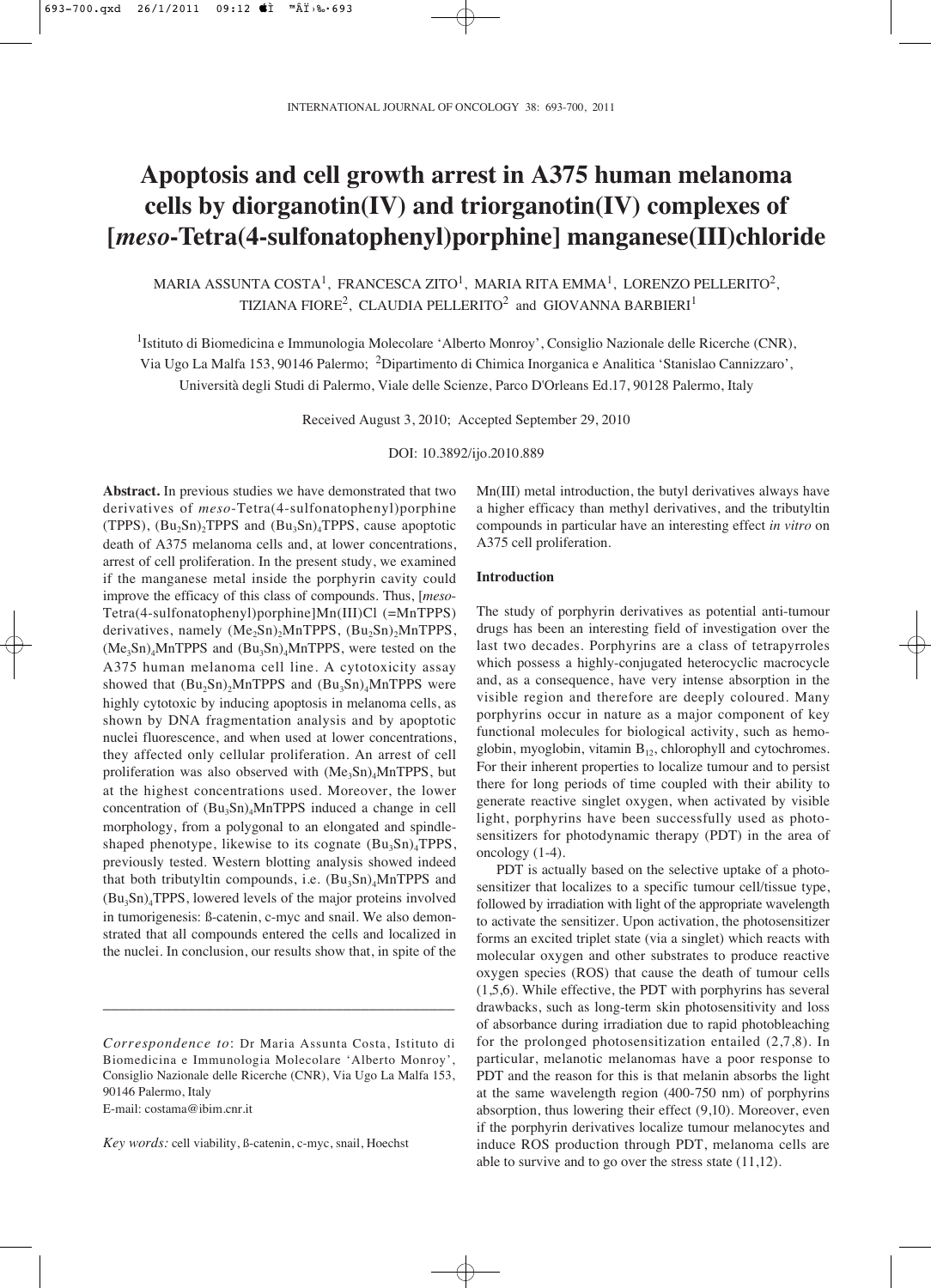Melanoma is the most deadly form of skin cancer. If melanoma is diagnosed early it can be cured by surgical resection, and ~80% of cases are dealt with in this way. Moreover, metastatic malignant melanoma is largely refractory to existing therapies and has a very poor prognosis, with a median survival rate of 6 months and 5-year survival rate of <5%, thus new treatment strategies are urgently needed (13).

For some years we have been studying the diorgano- and triorganotin(IV) complexes of the *meso*-Tetra(4-sulfonatophenyl)porphine (TPPS) on A375 melanoma cells, a highly invasive human cell line. As previously showed, these compounds as well as other similar porphyrin derivatives have a photo-independent cytotoxic effect (14-17). In fact, we demonstrated that  $(Bu_2Sn)_2TPPS$  and  $(Bu_3Sn)_4TPPS$ compounds induce the apoptotic death of A375 human melanoma cells without being irradiated (18), causing an arrest of cell proliferation as well, when used at lower concentrations (19).

In order to be successful in finding more effective compounds, we tested on A375 human melanoma cell line the above-mentioned complexes but with a metal inside porphyrin cavity. We studied diorgano- and triorganotin(IV) complexes of *meso*-Tetra(4-sulfonatophenyl) porphine containing Mn(III)Cl within the porphyrin ring (20), such as  $(Me_2Sn)_2MnTPPS$  (MnTPPS1),  $(Bu_2Sn)_2MnTPPS$ (MnTPPS2),  $(Me<sub>3</sub>Sn)<sub>4</sub>MnTPPS$  (MnTPPS3) and  $(Bu<sub>3</sub>Sn)<sub>4</sub>$ MnTPPS (MnTPPS4), to investigate whether manganese metal insertion enhances the effect of such compounds.

This paper presents the results obtained by treating A375 cells with the MnTPPS derivatives. We found that manganese metal (MnIII) does not improve the effects of TPPS organotin(IV) complexes. More remarkable, we demonstrated that tributyltin complexes have an interesting effect on A375 cell line by affecting the major proteins involved in tumorigenesis.

#### **Materials and methods**

*Chemicals and immunoreagents.* Stock solutions (10<sup>-2</sup> M) of MnTPPS, MnTPPS1, MnTPPS3 in water and MnTPPS2, MnTPPS4 in dimethylsulfoxide (DMSO) were prepared immediately before their use, and then diluted in growth medium. Total tin content was determined by a Perkin-Elmer model 3100 atomic absorption spectrometer, equipped with a Perkin Elmer mod. 100 flow injection analysis system for atomic spectroscopy, according to standard procedure. The solvent DMSO was a Merck (Darmstadt, Germany) reagent.

Bisbenzimide H 33342 trihydrochloride (Hoechst), for fluorescence, was from Sigma-Aldrich (St. Louis, MO, USA). Anti-ß-catenin (clone 14) monoclonal antibody was purchased from BD Transduction Laboratories (Lexington, KY, USA). Rabbit polyclonal antibody that recognizes c-myc (N-262) was purchased from Santa Cruz Biotechnology and anti-snail (L70G2) monoclonal antibody from Cell Signaling Technology (Beverly, MA, USA). Anti- $\alpha$ -tubulin is a mouse monoclonal antibody purchased from Sigma (St. Louis, MO, USA). HRP-conjugated anti-rabbit and anti-mouse antibodies were purchased from GE Healthcare, Biosciences UK.

*Cell culture.* Human malignant melanoma A375 cell line (ATCC-CRL-1619) (21) was a kind gift by Professor Catherine Alcaide-Loridan and Dr Reem Al-Daccak. Cells were cultured in RPMI supplemented with 10% FCS and 1% penicillin-streptomycin (10,000 U/ml and 10,000  $\mu$ g/ml, respectively) in 5%  $CO<sub>2</sub>$  at 37°C.

*Cell viability assay.* Cell viability was evaluated by trypan blue [0.5% (w/v), EuroClone], the most common stain used to distinguish viable from non-viable cells. In brief, cells were plated on 12-well plates at  $1.5x10^5$  cells/well in 1.5 ml of growth medium. Cultures were incubated for 24 h after which the appropriate concentrations of the test substances were added in complete medium and incubated for 24, 48 or 72 h. MnTPPS was used at 10  $\mu$ M (f.c.), while the other substances at 10, 1 or 0.1  $\mu$ M. The final concentration of DMSO was  $0.1\%$  (v/v). Every treatment was renewed daily. At the end of drug treatment, cells were recovered and a small sample of each cell suspension was diluted 1:1 in trypan blue and counted under normal light microscopy. The percentage of viable cells was calculated using the following formula:

$$
\% \text{ Viability} = \frac{\text{Viable cells counted x 100}}{\text{Total cells counted}}
$$

*DNA laddering.* Cells were grown in 100-mm culture dishes  $(2.5x10<sup>6</sup>$  cells/dish) for 24 h and then treated with 10 and 1  $\mu$ M of MnTPPS2 or MnTPPS4 for further 24 h. Genomic DNA was isolated from all (adherent and non-adherent) treated cells, and 0.1% DMSO-treated cells were used as control. In order to isolate the DNA we used the GenElute<sup>TM</sup> Mammalian Genomic DNA Miniprep Kit (Sigma-Aldrich). Isolated DNA was electrophoresed in 2% agarose gel using a voltage gradient gel (22) and photographic documentation was performed after staining with ethidium bromide at 0.5 ng/ml.

*Nuclear morphology by fluorescence microscopy.* Cells  $(4x10<sup>4</sup>$  cells/well in 400  $\mu$ l growth medium) were plated on an 8-well Lab-Tek II chamber slide, cultured for 24 h and then treated for 2 h with 1  $\mu$ M MnTPPS2 or MnTPPS4. After incubation, the medium was removed and wells were washed twice with 400  $\mu$ l of growth medium without serum. Cells were fixed with 4% paraformaldehyde (f.c.) in PBS at room temperature for 20 min, rinsed twice with PBS and stained with Hoechst 33342 fluorescent DNA-binding dye at 0.01 mg/ml at room temperature for 10 min. After rinsing three times with PBS, the chamber was removed and the slide sealed for the microscopic inspection. The nuclear morphology was observed using a DAPI filter (blue emission) for Hoechst on a Zeiss Axioskop 2 Plus microscope, equipped for epifluorescence and recorded by a digital camera system.

*Inverted microscope digital imaging.* Cells (3x106 cells/dish) were grown in 100-mm culture dishes for 24 h and then treated for 24, 48 and 72 h with 0.1  $\mu$ M MnTPPS4. The corresponding amount of DMSO was added to the control cells. The treatment and the culture medium were renewed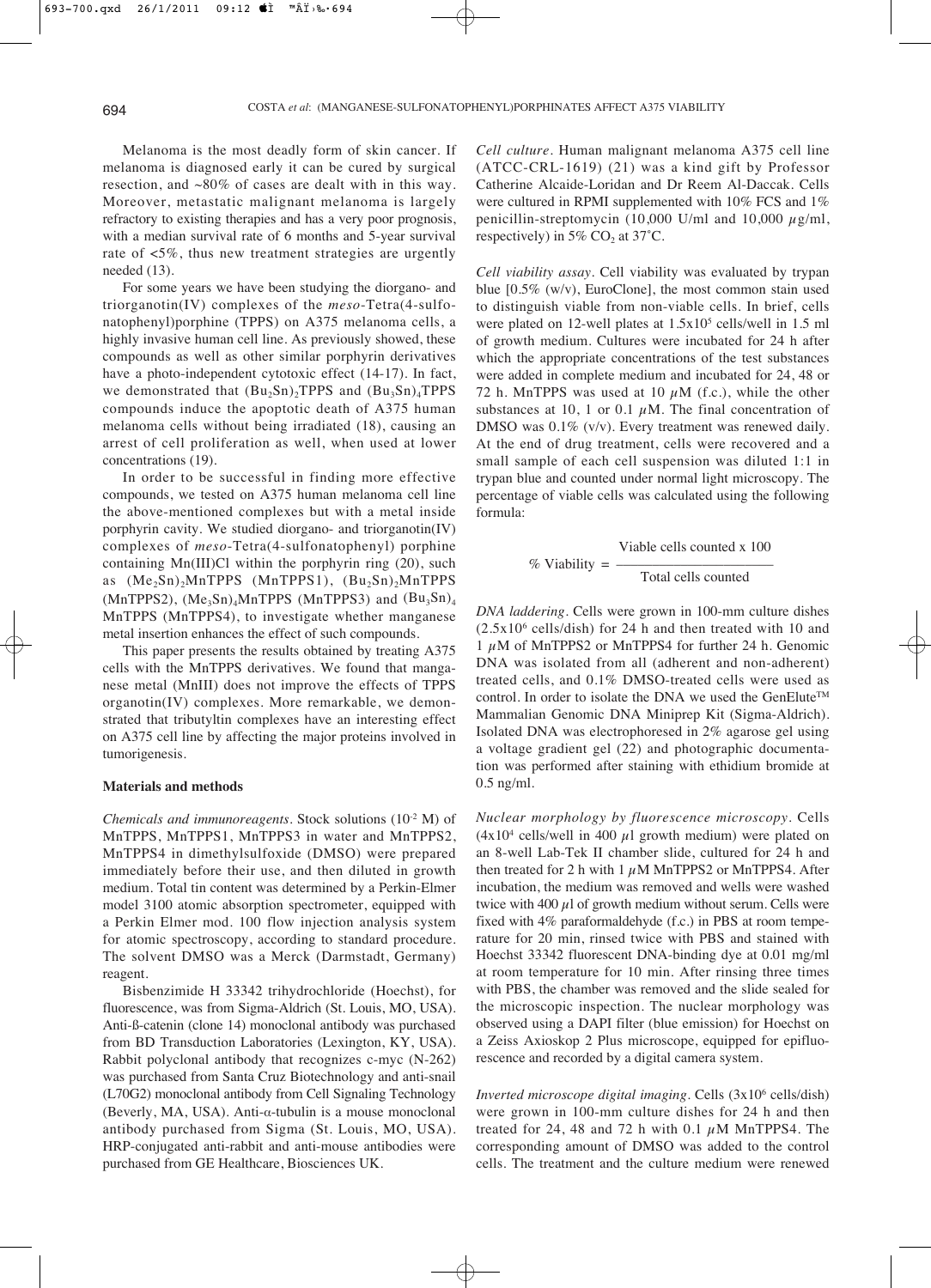A

120

daily. Photographs were taken after 48 h treatment by inverted microscope (Motic type 101M) with x20 objective.

*Fluorescence microscopy analysis.* Cells (4x104 cells/well in 400  $\mu$ l growth medium) were plated on an 8-well Lab-Tek II chamber slide, cultured for 24 h and then treated with 160  $\mu$ g/ml of each compound for 1 h. After incubation, cells were fixed and nuclei stained with Hoechst as above reported. Fluorescence images were obtained using a rhodamine filter (red emission) to detect MnTPPS and its derivatives cellular localization and a DAPI filter (blue emission) for Hoechst on the Zeiss Axioskop 2 Plus microscope.

*Subcellular fractionation.* Cells (3x106 cells/dish) were grown in 100-mm culture dishes for 24 h and then treated with MnTPPS4 or TPPS4 at 0.1  $\mu$ M, or 0.1% DMSO for 48 h. For preparation of cytoplasmic and nuclear extracts, cells were first swollen in hypotonic buffer (5 mM KC1, 1 mM  $MgCl<sub>2</sub>$ , 20 mM HEPES pH 7.9 and 1 mM  $Na<sub>3</sub>VO<sub>4</sub>$ ) containing an antiprotease cocktail for 30 min on ice, then lysed with a tightfitting pestle of a Potter homogenizer (60 strokes). Nuclei were separated by centrifugation at 1,000 x g for 10 min. The supernatant was centrifuged at 100,000 x g for 30 min to pellet the membrane fraction and yield the cytosolic fraction. The nuclear pellet was washed three times in hypotonic buffer containing 0.5% NP-40 and 0.25% sodium deoxycolate and lysed in 10 mM HEPES pH 7.9, 0.4 M NaCl, 1.5 mM  $MgCl<sub>2</sub>$ , 0.1 mM EGTA, 5% glycerol, 0.5% NP-40, 1 mM  $Na<sub>3</sub>VO<sub>4</sub>$  and protease inhibitors. The nuclear fraction was centrifuged at 10,000 x g for 30 min to pellet debris.

*SDS/PAGE and Western blot analysis.* Protein content of cytosolic and nuclear extracts was determined by the Bio-Rad protein assay (Bio-Rad laboratories GmbH, München, Germany). SDS/PAGE was carried out on 10% polyacrylamide gels by method of Laemmli (23). Each protein sample (50  $\mu$ g) from subcellular fractionation was analyzed by SDS-PAGE. Gels were either stained with Coomassie blue or electroblotted onto PVDF-membranes (Millipore Corporation, Bedford, MA, USA), saturated with 3% bovine serum albumin (BSA) in PBS containing  $0.1\%$  Tween-20 and  $0.02\%$  NaN<sub>3</sub> for 3 h at room temperature. Membranes were probed overnight with the following antibodies: anti-ß-catenin (1:1,000), anti-c-myc (1:500), anti-snail (1:1,000). After several washes, the membranes were incubated for 1 h with either HRP-conjugated anti-rabbit or HRP-conjugated anti-mouse antibodies (1:5,000). Bound antibodies were detected using an enhanced chemiluminescence kit (SuperSignal West Pico Chemiluminescent Substrate, Pierce).

## **Results**

*MnTPPS2 and MnTPPS4 induce cell death in A375 human melanoma cells.* We examined the effects on A375 cell viability of several new organotin(IV) derivatives of MnTPPS. We used methyl derivatives, MnTPPS1 and MnTPPS3, and butyl derivatives, MnTPPS2 and MnTPPS4, for our experiments. The free MnTPPS ligand was used as a negative control.

A375 cells were treated for 24, 48 and 72 h with three different concentrations (10, 1 and 0.1  $\mu$ M) for each compound



viability. A375 cells were grown in 12-well plates  $(1.5x10<sup>5</sup>$  cells/well) for 24 h and then the appropriate concentrations of the substances to be tested were added. Adherent and non-adherent cells were pooled after 24, 48 and 72 h treatment. Cell viability was determined by trypan blue assay. (-), untreated cells in A and DMSO treated cells in B, as controls. Each data represent the mean of cell death calculated from at least three separate experiments, for which the standard error is indicated.

and with 10  $\mu$ M for MnTPPS ligand. Cell viability test by trypan blue showed that MnTPPS2 and MnTPPS4 were highly cytotoxic at 10 and 1  $\mu$ M concentrations (Fig. 1B), differently from MnTPPS1 and MnTPPS3 (Fig. 1A).

*Apoptosis of A375 cells identified by DNA fragmentation and nuclei fluorescence.* A biochemical hallmark of apoptosis is the fragmentation of genomic DNA, in which the genome is cleaved at internucleosomal sites, generating a typical ladder pattern in DNA electrophoresis.

We isolated the genomic DNA after treating A375 cells for 24 h with MnTPPS2 or with MnTPPS4 using the concentrations 10 and 1  $\mu$ M for both substances. Since a certain number of treated melanoma cells became detached, they were rescued from the medium by gentle centrifugation. Afterwards, pelleted cells were pooled with adherent ones and together appropriately treated for DNA isolation and assessment. Both substances induced a prominent DNA ladder formation both at 10 and 1  $\mu$ M concentration (Fig. 2A and B).

An early morphological event of the apoptosis is the chromatin condensation that starts peripherally along the nuclear membrane, forming a crescent or ring-like structure.

 $\square$  24h

 $148h$  $172h$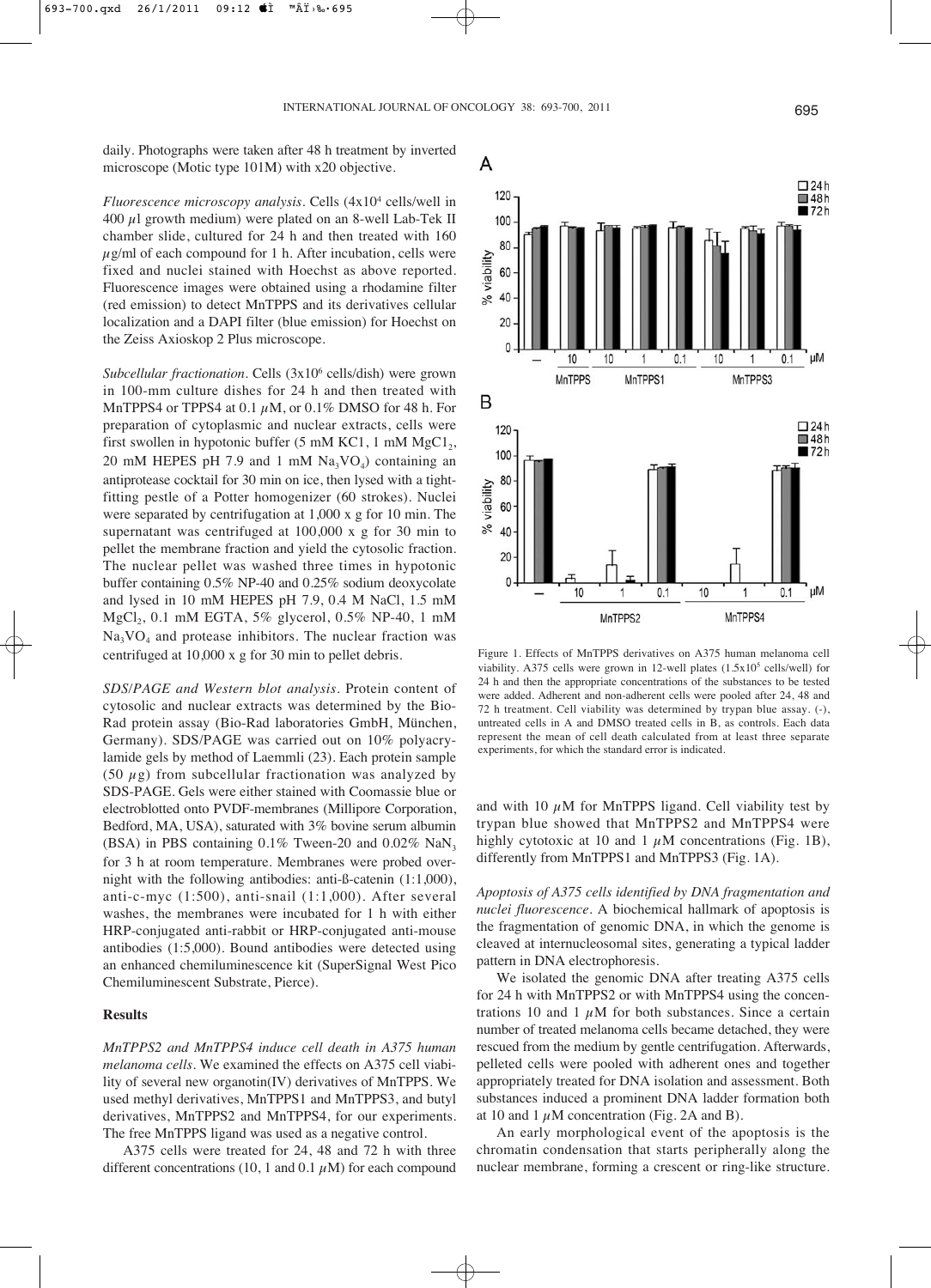

Figure 2. Induction of internucleosomal DNA fragmentation after 24 h treatment of A375 melanoma cells with MnTPPS2 (A) or MnTPPS4 (B). Cells were grown and treated as described in Materials and methods. DNA was isolated from the adherent and non-adherent cell population and the electrophoresis in 2% agarose gel revealed prominent DNA ladder formation after treatment with the above-mentioned substances. C, DMSO treated cells as a control; M, 100 bp DNA ladder (A and B).

During later stages, once DNA is cleaved into fragments of regular size, the nucleus appears to be one or a group of featureless, bright spherical beads. Hoechst 33342 is a type of blue-fluorescence dye which stains the condensed chromatin in apoptotic cells more brightly than normal chromatin. Thus, we visualized the morphological features of apoptotic nuclei by staining cells with Hoechst 33342, after 2 h of treatment with 1  $\mu$ M MnTPPS2 or MnTPPS4, respectively. As shown in Fig. 3, the nuclei of treated cells exhibited changes characteristic of apoptosis (Fig. 3D and F), distinguishing them from control cells which showed a less bright and homogeneous staining of nuclei (Fig. 3B).



Figure 3. Nuclear morphology of A375 melanoma cells treated with MnTPPS2 or MnTPPS4. Cells were incubated with DMSO (A and B) as a control, with MnTPPS2 (C and D) or with MnTPPS4 (E and F) for 2 h and nuclei were observed after staining with fluorescent dye Hoechst 33342. Normaski images (A, C and E) and fluorescence images (B, D and F). Nuclei with signs of late apoptosis are enclosed within circles (D and F) (original magnification x40).

*Growth behaviour of melanoma cells treated with MnTPPS and its derivatives.* The effects of MnTPPS, MnTPPS1, MnTPPS2, MnTPPS3 and MnTPPS4 compounds on A375 cell proliferation were calculated by counting the number of cells recovered from multi-well plates after 24, 48 and 72 h of treatment with the appropriate concentrations. No effect was observed on cell growth for the MnTPPS1 compound at any concentration and in any time of treatment (Fig. 4A). Otherwise, the MnTPPS3 compound, at the concentration of 10  $\mu$ M and after 48 h of incubation, caused a proliferation arrest with a decrease in cell number, which remained unchanged up to 72 h (Fig. 4B). A significant slowdown of cell growth was also found for this compound at the concentration of  $1 \mu$ M (Fig. 4B). Interestingly, the MnTPPS2 and MnTPPS4 compounds affected cell growth, when used at a lower concentration  $(0.1 \mu M)$ , as early as 24 h of treatment, as shown in Fig. 4C. In particular, MnTPPS4 also induced a morphological change of A375 cells; in fact, after 48 h of treatment the cells appeared elongated and spindleshaped (Fig. 5B). The cell morphology began to change at 24 h and remained to 72 h, after which time and without any additional treatment, the cells began dying (data not shown).

*MnTPPS and its derivatives localize into the nucleus.* The cell localization of MnTPPS and of its methyl and butyl derivatives in A375 human melanoma cells was characterized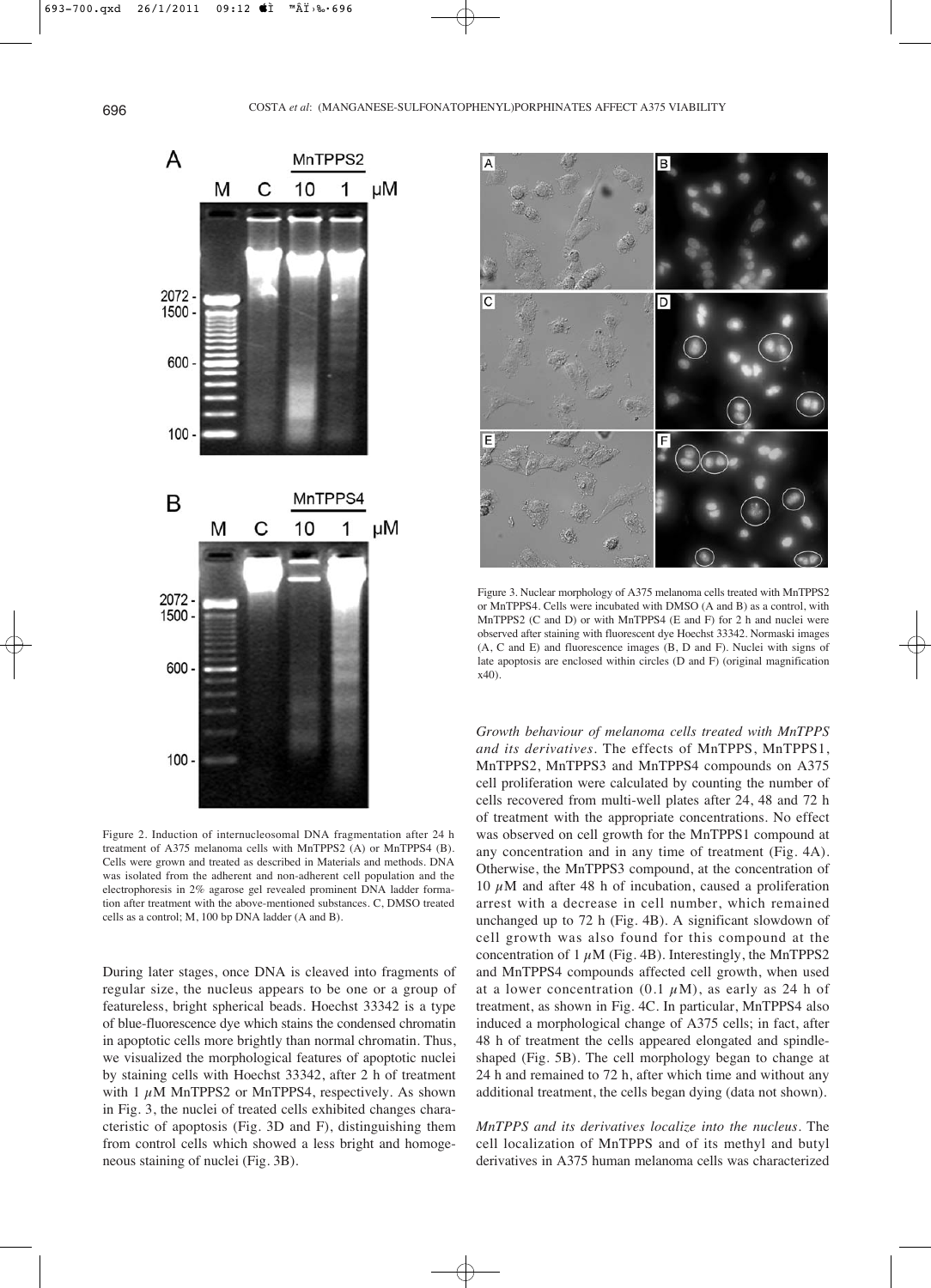

Figure 4. Effects of MnTPPS derivatives on A375 cell proliferation. Cells were treated with the indicated concentrations for each MnTPPS derivative for 24, 48 and 72 h. Curves show data obtained with MnTPPS (A and B); MnTPPS1 (A); MnTPPS3 (B); MnTPPS2 and MnTPPS4 (C). The incubation medium containing drug was changed daily. Control, untreated cells (A and B), and cells treated with DMSO (C). Cell number was evaluated by trypan blue exclusion test at the end of treatment. Error bars represent the standard deviation of three separate experiments.

by using a conventional fluorescence microscope (Fig. 6). By exploiting porphyrin fluorescence, cells were observed after



Figure 5. MnTPPS4-induced A375 cellular morphology change. Images of living A375 cells incubated with DMSO (A) or with MnTPPS4 (B) for 48 h (original magnification x20).

1 h of incubation with 160  $\mu$ g/ml for each compound. To detect fluorescence, twice the concentration was needed compared with compounds without manganese (18), most likely owing to the decline of the fluorescence intensity due to the metal insertion (24,25). As shown in Fig. 6 (B, E, H, K and N), all the compounds entered into the cells and concentrated in the nuclei, which were stained in blue with Hoechst 33342 (Fig. 6C, F, I, L and O).

*MnTPPS4 and TPPS4 induce a decrease in ß-catenin, c-myc and snail protein levels.* The proliferation arrest and the morphology cell change induced by MnTPPS4 in A375 human melanoma cells, as well as by its cognate without manganese(III) chloride, the TPPS4 (19), led us to examine the effects of both tributyltin compounds on proteins primarily involved in these processes, such as ß-catenin, c-myc and snail, constitutively overexpressed in human melanoma cells (26-28).

A375 cells were treated for 48 h with 0.1% DMSO, as a negative control, 0.1  $\mu$ M MnTPPS4 or 0.08  $\mu$ M TPPS4. The cytosolic and nuclear fractions were prepared and analysed by Coomassie blue-staining of SDS/PAGE (Fig. 7A and C). By Western blotting, we analysed the protein expression levels of ß-catenin, c-myc and snail (Fig. 7B and D). Interestingly, we observed a clear reduction of cytoplasmic ßcatenin in melanoma cells treated with MnTPPS4 (Fig. 7B) or with TPPS4 (Fig. 7D), and a slight decrease of ß-catenin can be also appreciated in the nuclei (Fig. 7B and D). Moreover, a prominent decrease of nuclear c-myc and snail proteins was found in both treatments, as shown in Fig. 7B and D.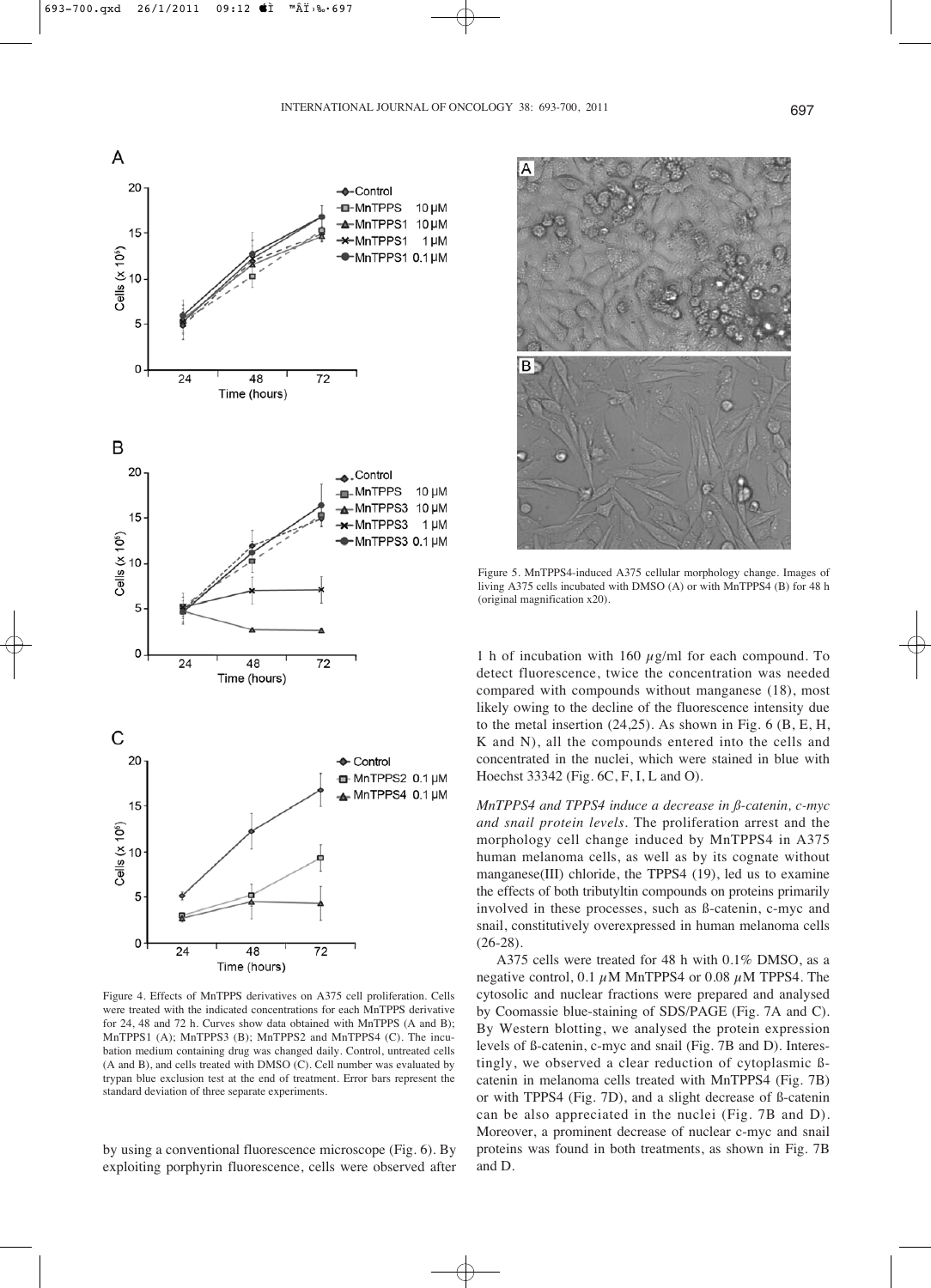

Figure 6. Localization of MnTPPS derivatives in A375 cells. Normaski images (A, D, G, J, M); fluorescence images by porphiryn derivatives (B, E, H, K, N); fluorescence images by Hoechst stain (C, F, I, L, O). Cells were incubated for 1 h with MnTPPS (A, B, C), MnTPPS1 (D, E, F), MnTPPS3 (G, H, I), MnTPPS2 (J, K, L) and MnTPPS4 (M, N, O) (original magnification x40).

# **Discussion**

Cutaneous malignant melanoma is the most aggressive form of skin cancer and survival remains very poor once the disease has spread to distant sites. Until now, the only drug approved by the Food and Drug Administration (FAD) for treating metastatic melanoma is the alkylating agent dacarbazine (DTIC), which results in clinical response only of 5-10% of cases when given as a single agent (29). The notorious chemoresistance of melanoma cells, in contrast to other cancer cells, seems not to be acquired selectively as a consequence of drug therapy, but to be more intrinsic in melanoma cells. Alteration of survival capacity and inactivation of apoptotic pathways are the molecular mechanisms responsible of conventional drug resistance in melanoma cells (30). Accordingly, new drugs need to be studied in order to defeat melanoma drug resistance.

Organometallic compounds have been gaining growing importance in oncology, especially tin-derivatives that, together with gold-, are enjoying an increasing interest and appear very promising as potential drugs (31). Those investigated by us in early (18,19) and in the present studies have the peculiarity to contain the organometallic moieties bonded to the oxygen atoms of the side chain sulfonatophenyl groups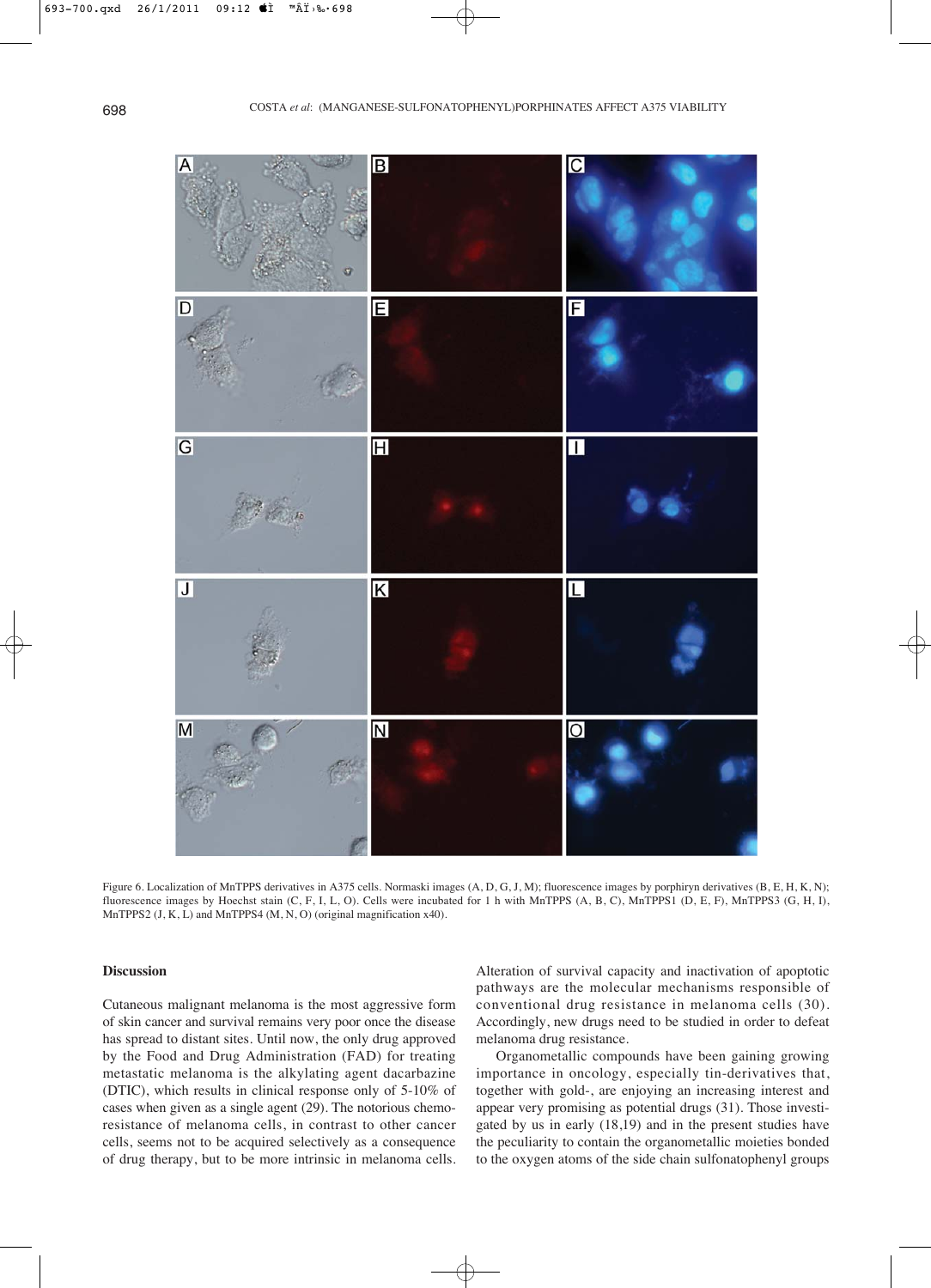



Figure 7. MnTPPS4 and TPPS4 reduce ß-catenin, c-myc and snail levels in A375 cells. Cells were treated for 48 h with DMSO as a control, with MnTPPS4 or with TPPS4, and cytosolic and nuclear fractions were prepared, as described in Materials and methods. Protein samples were analysed by SDS/polyacrylamide gel stained with Coomassie blue (A and C) or by Western blotting with anti-ß-catenin, anti-c-myc and anti-snail (B and D) antibodies. Equal protein loading was confirmed by gel staining (A and C). Purity of nuclear fractions was confirmed by reaction with  $\alpha$ -tubulin antibody (B and D). The results are representative of three independent experiments.

of a porphyrin ring. Porphyrins are well-known to have a clear tendency to localize tumour by means of low-density lipoproteins (LDL), whose specific receptors are highly expressed in many types of transformed cells (32).

In the present study, diorgano- and triorganotin(IV) [*meso*-Tetra(4-sulfonatophenyl)porphinate] derivatives with Mn(III) metal bonded to nitrogen atoms of porphyrin ring were analysed to evaluate whether manganese metal insertion could improve their effect on the cell line tested. The results show that, regardless of presence or absence of Mn(III), the butyltin complexes have a higher efficacy than methyltin. In fact, only the butyl-MnTPPS derivatives induce the apoptosis showing to be still effective at the lower concentrations at which they affect the growth of A375 cells. Moreover, among the butyltin complexes, a stronger and interesting effect of tributyltin (MnTPPS4) is evident compared with dibutyltin (MnTPPS2), in agreement with what previously reported by us (18,19) and others (31).

In our opinion, apart from Mn(III), the effects that tributyltin complexes have on A375 cell line is very intriguing. In fact, focusing our attention on two tributyltin complexes, the MnTPPS4 and the TPPS4, we found that both reduce protein levels of ß-catenin, c-myc and snail, all of them known to be involved in tumorigenesis (33-35) and in melanoma progression (36-38).

Wnt/ß-catenin signalling pathway is crucial during various stages of embryonic development and leads to tumour formation when aberrantly activated. The activation of this pathway inhibits ß-catenin degradation that results in its accumulation in the nucleus, where it activates a variety of target genes that contribute to cancer progression including *Myc* (39).

A sinister role in tumour progression is also played by the epithelial-to-mesenchymal transition (EMT), an important development programme by which cells switch from a polarized epithelial phenotype to a highly motile mesenchymal phenotype. If this mechanism is stimulated within the adult organism, it promotes pathological conditions or tumour metastasis (40). Members of the Snail family have been shown to induce EMT, and c-myc seems also to be involved in this process (35,41). Moreover, in transformed epithelial cells it has been found that EMT correlates with the presence of ß-catenin in the nucleus (42). Thereby, a restoration of the mesenchymal-to-epithelial transition (MET) programme should efficiently slow down the dedifferentiation and dissemination of tumour cells. There is a growing opinion that one of the future perspectives in anti-cancer therapy would be to block these proteins. Therefore, the morphological change of A375 from a polygonal shape phenotype with numerous protrusions, distinctive of cancer cells highly metastatic (43), to one elongated and spindleshaped, as a consequence of MnTPPS4 or TPPS4 treatment (19), could be indicative of a less proliferative and differentiated phenotype.

Taken together, these data suggest that A375 cells could undergo a cell reprogramming, as shown by decreased expression of ß-catenin, c-myc and snail proteins, and an induction of differentiation, as suggested by the cell proliferation arrest and the changes in cell morphology. Thus, an attractive hypothesis could be that the tributyltin (sulfonatophenyl) porphinates have the potential to induce the differentiation of neoplastic cells under appropriate concentrations, providing a useful tool for the treatment of cancer. However, further studies are required to understand the exact nature of the biological action of tributyltin compounds, by studying the cellular responses to this treatment also in other tumour cells than the A375 melanoma cells.

#### **Acknowledgments**

Financial support by Università degli Studi di Palermo (OIPA078W7F, OIPA0737W2, ORPA07SLXE) is gratefully acknowledged. We also thank the Institute of BioFisica (IBF), Consiglio Nazionale delle Ricerche, for the use of the inverted microscope.